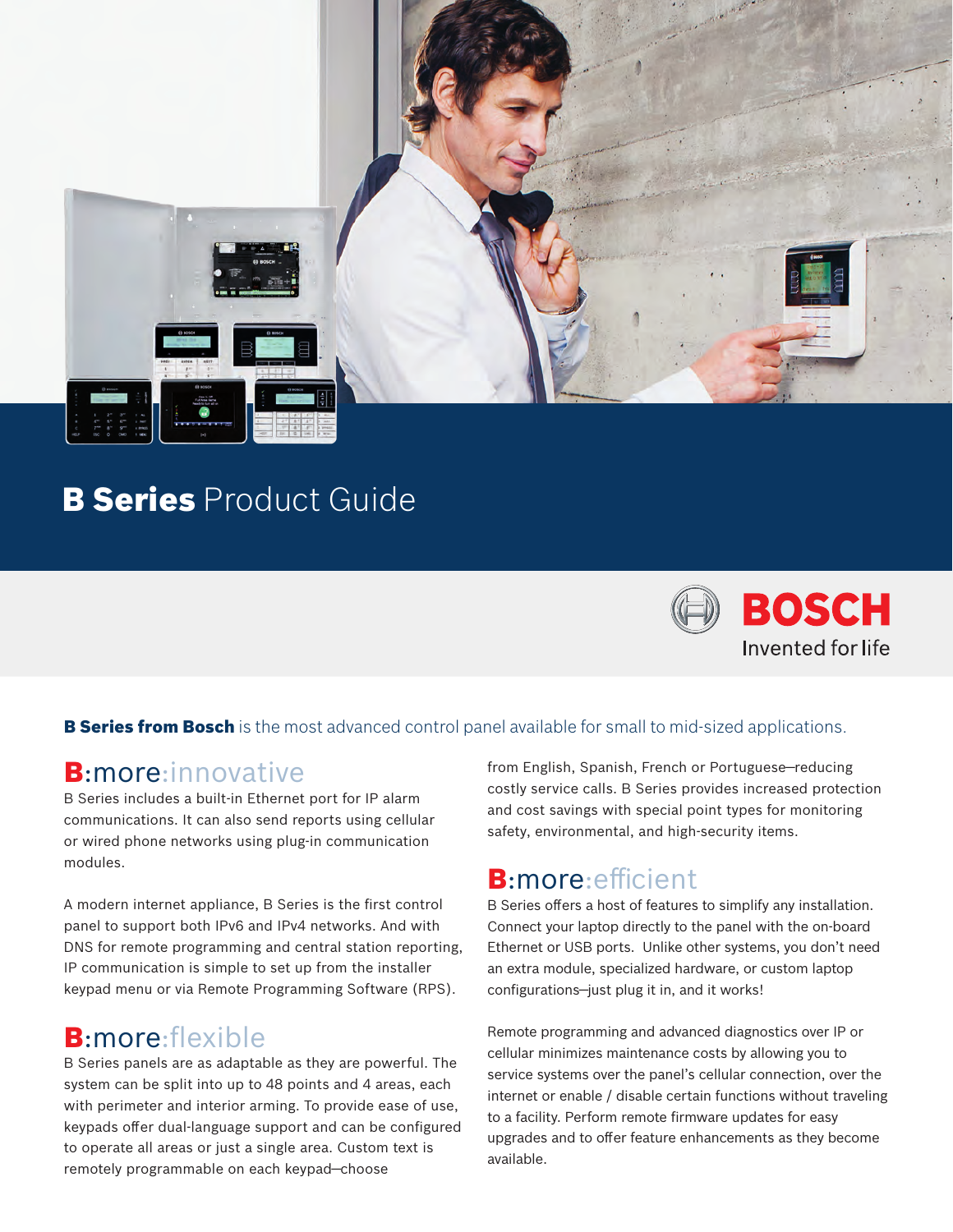

### B:more:connected

With the Remote Security Control app, customers can operate B Series from an iOS or Android device. Arm or disarm the system, check system status and control outputs over the panel's cellular connection, over the internet, or through a local wireless network. Receive notifications of important system events via email or send text messages directly to any smart phone.

#### B:more:aware

View premise conditions from a remote desktop or smart phone. Bosch IP camera integration with the B Series Control Panels allows video motion detection to activate points on the panel, triggering camera actions such as sending video or snapshots via email.



### B:more:automated

Combine the B Series Control Panel with the Bosch Control Gateway, to connect Z-Wave devices—such as lighting controls, door locks, temperature sensors, and IP cameras for home or premise automation. Use the dashboard for remote monitoring to stay informed while away.

## **B:more:compatible**

B Series supports a full range of intrusion detectors including Blue Line Gen2 with excellent catch performance and false alarm immunity.

For applications where appearance is important, choose the RADION wireless platform with superior range, reliability, flexibility, and battery life. RADION allows for the most cost effective installation and service with multiple device enrollment options, configurations, and diagnostics.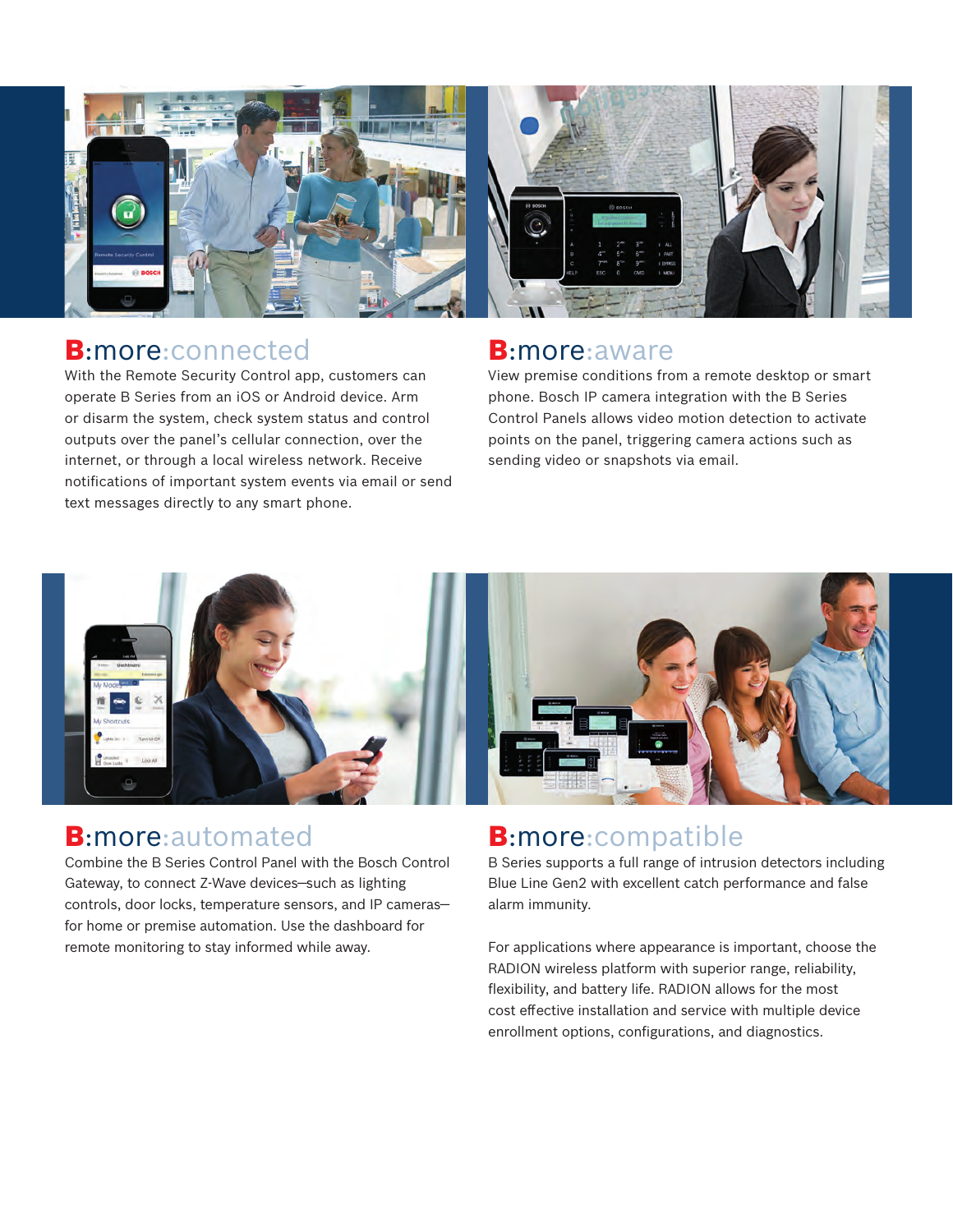# **B Series** applications

Banking/Financial Institutions



▶ Early ambush and two-person disarm options provide flexibility to meet the specific security requirements of the branch  $\triangleright$  Use multiple areas to partition critical zones like the ATM, vault, and office. Allow the manager to arm the branch while keeping the ATM vestibule accessible

▶ Features the highest level of encryption built into every control panel

**Retail** 

▶ Monitor critical coolers and HVAC systems–reducing risk for grocery and convenience stores

▶ Use Area Control for arming/disarming critical areas like the pharmacy, cash office, warehouse, and overhead doors

▶ Use the Monitor Delay/Delay Response feature to check for propped perimeter doors, roof latches and high-value areas, even during disarmed periods

#### **Residential**



▶ Deploy an integrated solution that addresses intrusion detection, safety, and communication needs

- ▶ Custom functions provide easy one-button arming configurations, such as Go to bed or Go out to the pool
- ▶ Late-to-open reports can be used to monitor children arriving home from school

 $\triangleright$  Use RADION wireless detectors to monitor outbuildings, such as a pool shed or garage, or for installs where appearance is important

Education



- ▶ Control access authorizations so each user can have a personalized passcode, wireless keyfob, and credentials
- ▶ Deploy advanced detectors and sensors to protect against a wide range of security concerns (fire, smoke, CO, break-ins, explosions, and more)
- $\triangleright$  Work with central monitoring stations to provide 24-hour support services for testing, monitoring, and emergency services response

Office Buildings



- ▶ Program scheduled events to support day-of-week, date-of-month, and holiday schedules
- $\blacktriangleright$  Investigate alarms in detail using an event log with storage for up to 250 local and reported events

▶ Use programmable authority levels with restricted privileges to provide service, security, and cleaning personnel with full or limited access

 $\triangleright$  Use flexible area configurations to protect sensitive zones from access while allowing workers the flexibility to enter common areas during off hours